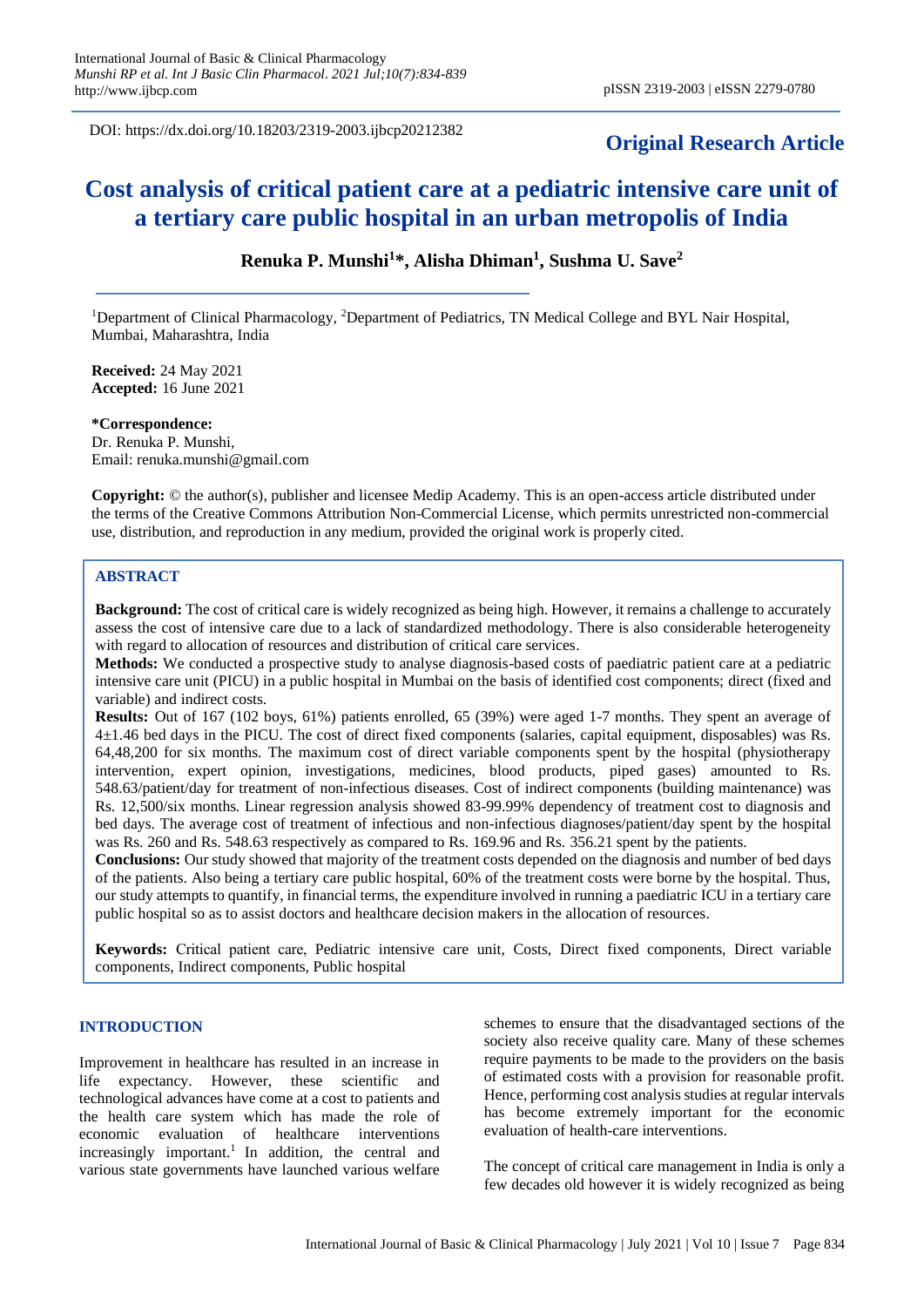expensive.2,3 Lack of a standardized methodology for calculating costs, makes estimation of costs of critical care services a challenging job. Also, there is considerable heterogeneity within the country in allocation of resources and distribution of critical care services making the inverse care law highly applicable in India, whereby those with the greatest need for health care have the greatest difficulty in accessing health services and are least likely to have their health needs met. This can only be improved by carrying out extensive and elaborate cost analysis studies.4,5

The cost of critical care would depend on the country, patient/ disease profile, level of technology employed in care amongst others. Hence, while the cost of care per day per patient was estimated to be \$1,508±475 (1992 Canadian dollars) in a Canadian ICU in 1996, the same was estimated in the Indian setting to be a meagre Rs. 2238 (equivalent to \$43.20 Canadian Dollars) in 2016.<sup>6,7</sup> Although, a part of the difference could be due to differences in the methodology employed in the estimation, it cannot be the only reason. India is a vast country of great diversity and healthcare facilities across the country differ as per the healthcare needs of the people and hence, studies from different regions and areas would be required to be carried out to get a truer picture.

Pediatric intensive care units (PICUs) are an essential part of any children hospitals and contribute significantly in providing health care to children. $8$  As with other ICUs, they consume a lot of resources and are considered to be expensive. However, as the patient profile of those admitted in PICUs and the kind of care to be provided are quite different from those in the adult ICUs; one cannot make an estimation of cost of PICU care by extrapolation of results obtained from adult ICUs.<sup>9</sup> In addition, the cost determinations need to be carried out periodically as new (costly) technologies are employed and newer drugs are prescribed. On reviewing studies published in the last 5 years, we found that there are few reports in Indian literature that have described health care costs in adult ICU and neonatal ICU care, but there is hardly any comparable literature regarding healthcare costs of PICU.<sup>12,13</sup> This study was hence undertaken to assess the direct and indirect cost of treatment in the pediatric ICU of a public tertiary care hospital.<sup>10,11</sup>

## **METHODS**

This prospective, observational study was carried out over a period of 7 months (from 1st June 2013 to 31st December 2013) after obtaining approval from the Institutional Ethics Committee (IEC) [ECARP project no. ECARP/2013/61 dated 22nd August 2013]. The IEC provided a waiver of consent. The study enrolled consecutive patients of either sex aged between 1 month and 12 years of age (both inclusive) admitted in the 7 bedded PICU of a tertiary care public hospital in Mumbai, India. Only those patients who were admitted in the PICU for at least 24 hours were included. Data collected included information like demographic details, monthly family income, diagnosis, number of bed days in the PICU, daywise drugs prescribed, investigations carried out and blood and blood products transfused.

Post data collection the cost components were assessed using the 'bottom up' approach wherein, there is a detailed assignment of costs to individual patients according to their use of resources and unit costs of factors such as drugs, consumables and clinical support services. The cost components were identified as direct and indirect costs; direct cost included fixed and variable costs.

Direct fixed cost components included: salaries of the clinical and support staff such as senior medical faculty, medical residents, nursing staff, ward boys and helpers (class IV) working in the PICU; total cost of disposables consumed over the study period and; assets such including equipment and machinery used in the PICU that were expected to be functional for at least 1 year. The fixed cost of the equipment was costed based on the recommendations in section 179, modified accelerated cost recovery system (MACRS) to calculate yearly depreciation of products and properties including medical equipment as 10, 18, 14.40, 11.52, 9.22, 7.37, 6.55, 6.55, 6.56, 6.55, and 3.28 percent for years 1 through 10, respectively.<sup>14</sup>

Direct variable cost included physiotherapy intervention and expert consultations (e.g. cardiology and neurology) for individual patients which were calculated using a standard unit of time, investigations including radiology, haematological, biochemical and microbiological tests which were recorded per patient per day, costs of blood, blood products and piped gases and costs of medicines prescribed per patient. Direct variable costs differed from patient to patient depending on the diagnosis and the number of bed days in the PICU.

Indirect cost component included the depreciation and maintenance costs of the PICU (infrastructure and equipment) which was obtained from the engineering department of the hospital.

## *Statistical analysis*

Descriptive statistical analysis was used for the cost analysis and to compare treatment costs that were borne by the hospital and the patients respectively. The costs were calculated on the basis of direct and indirect cost components. Linear regression was applied taking average number of bed days as independent variable and the average cost as the variable dependent upon the number of bed days where diagnosis was that factor on which the variables were dependent.

Relationships among the dependent variables and the independent variables were statistically described by means of regression analysis. Regression was calculated with the help of GraphPad InStat 3 software.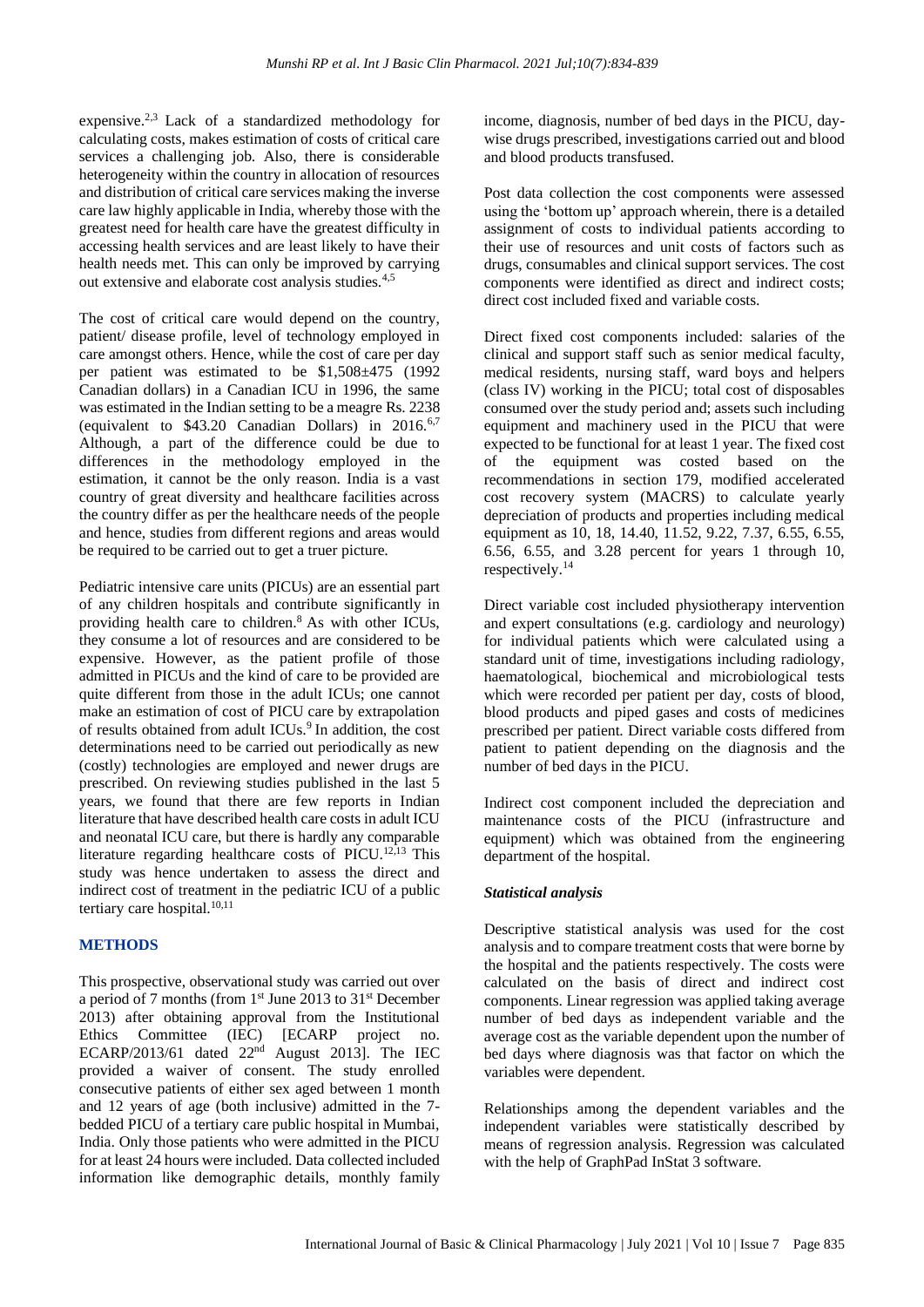#### **RESULTS**

Of the 197 patients were admitted in the PICU during the study period, 167 patients fulfilling the eligibility criteria were enrolled in the study out of which 61% were boys. Out of the total study population, 38.92% of the patients were between the age group of 1 to 7 months with mean age being 3 years 3 months (interquartile range: 1 month to 12 years). 59% of the study population had a monthly family income between Rs. 5000-10000. The demographic details and income status has been summarised in Table 1.

Table 2 provides details of the various ailments from infectious and non-infectious causes affecting the different body systems such as the central nervous system,

respiratory system etc. while Table 3 summarises the number of bed days occupied by the patients suffering from these ailments, which ranged from 3 days for most infectious diseases and also infectious disorders except those affecting the musculoskeletal system wherein the number of days the patients were admitted went as high as 42 days.

The cost of direct fixed components (salaries, capital equipment and disposables) and direct variable components (physiotherapy intervention, expert consultation, laboratory investigations, medicines, blood products, piped gases) was calculated to amount to Rs. 80,65,608.00 while the Indirect cost was calculated to be Rs. 63,33,032 (Table 3).

### **Table 1: Demographic details of patients enrolled in the study.**

| <b>Parameter</b>                                                       | Frequency $(n=167)$ |
|------------------------------------------------------------------------|---------------------|
| Age                                                                    |                     |
| 1-7 months                                                             | 65 (38.92)          |
| 7 months 1 day-11 months                                               | 13 (7.78)           |
| 11 months 1 day-3 years                                                | 27(16.16)           |
| 3 years 1 month-7 years                                                | 33 (19.76)          |
| 7 years 1 month-12 years                                               | 29 (17.36)          |
| <b>Gender</b>                                                          |                     |
| Male                                                                   | 102(61)             |
| Female                                                                 | 65 (39)             |
| Family income per month (INR)                                          |                     |
| Up to $5000$                                                           | 54 (32.33)          |
| $>5000-10000$                                                          | 99 (59.28)          |
| >10000                                                                 | 14 (8.38)           |
| Infections of the respiratory system                                   | 20 (11.97)          |
| Non-infectious diseases of the respiratory system                      | 17(10.17)           |
| Infections affecting the blood-stream or multiple systems              | 17(10.17)           |
| Non-infectious diseases affecting the blood-stream or multiple systems | 15 (8.98)           |
| Infections affecting the central nervous system                        | 12(7.18)            |
| Non-infectious afflictions of the central nervous system               | 28 (16.76)          |
| Non-infectious diseases of the cardio-vascular system                  | 19 (11.37)          |
| Non-infectious diseases of the urinary system                          | 5(2.99)             |
| <b>Infections affecting multiple systems</b>                           | 17(10.17)           |
| Non-infectious diseases affecting multiple systems                     | 15 (8.98)           |
| Infections affecting musculoskeletal system                            | 3(1.79)             |
| Non-infectious diseases affecting the musculoskeletal system           | 1(0.59)             |
| Pyrexia of unknown origin (PUO)                                        | 20 (11.97)          |

## **Table 2: Average number of bed days according to diagnosis.**

| <b>Diagnosis</b>            | <b>Infectious (days)</b> | <b>Non-infectious (days)</b> | <b>Pyrexia of unknown</b><br>origin (PUO) (days) |
|-----------------------------|--------------------------|------------------------------|--------------------------------------------------|
| Cardiovascular system       | ۰.                       | $4+1.14$                     |                                                  |
| Multiple system involvement | $3.7+2.17$               | $3.5 + 2.11$                 | $4 + 1.81$                                       |
| Musculoskeletal system      | $3.6 \pm 1.99$           | 41.69                        | $\overline{\phantom{a}}$                         |
| Nervous system              | $3.7 \pm 2.10$           | $3.6 \pm 2.31$               | $\overline{\phantom{0}}$                         |
| <b>Respiratory system</b>   | 3.51.97                  | $3.7 \pm 2.88$               | $\overline{\phantom{a}}$                         |
| <b>Urinary system</b>       | Ξ.                       | $4.4 \pm 1.11$               |                                                  |
| Fever                       | $4+1.27$                 | $\overline{\phantom{a}}$     | $3.6 \pm 2.98$                                   |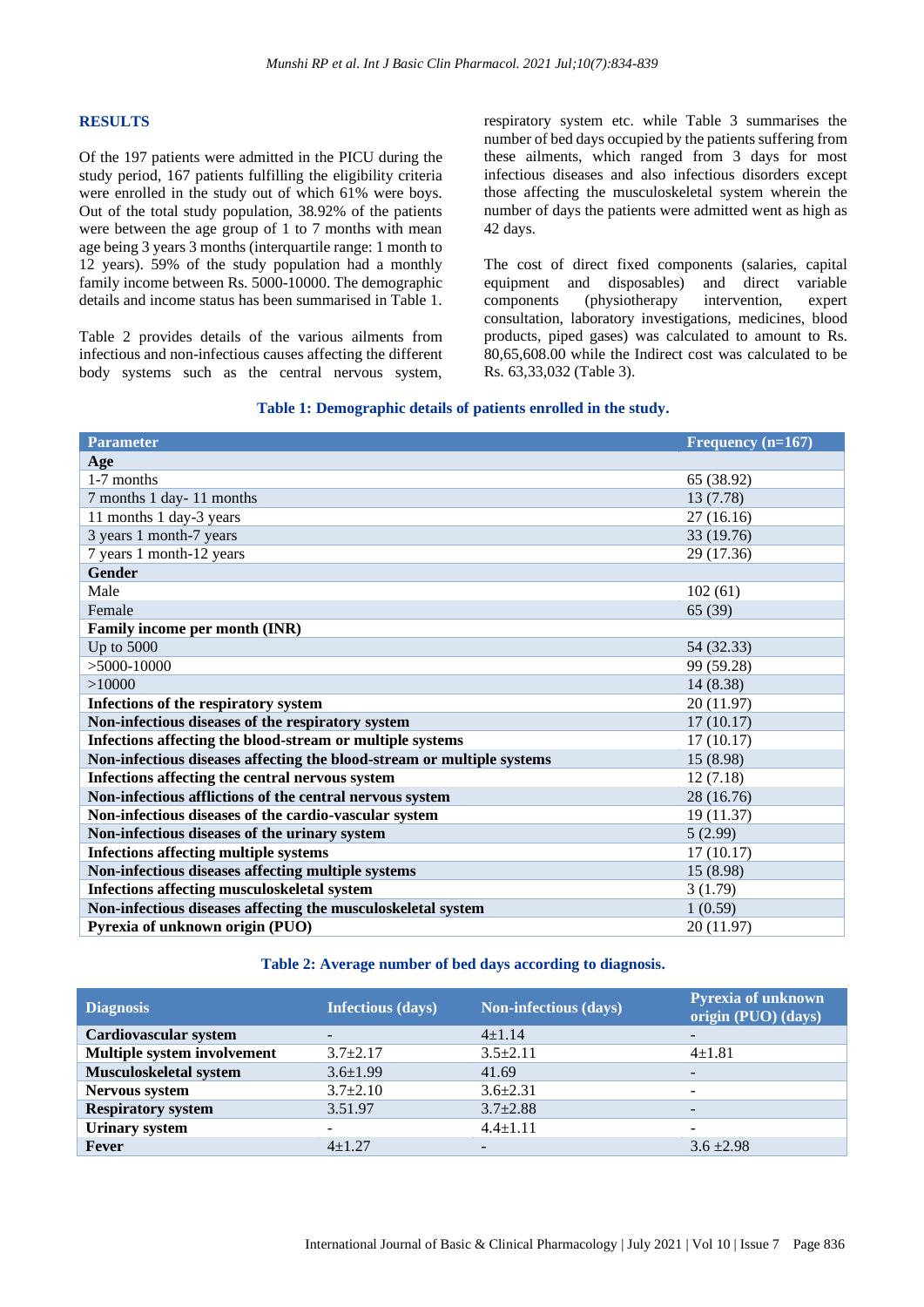#### **Table 3: Direct and indirect costs.**

| <b>Fixed cost (direct costs)</b>                         |                  |                 |  |
|----------------------------------------------------------|------------------|-----------------|--|
| Staff                                                    | No. of personnel | Salary (Rs.)    |  |
| <b>Senior doctor</b>                                     | 1                | 31,30,000.00    |  |
| <b>Resident</b>                                          | 6                |                 |  |
| <b>Nurse</b>                                             | 6                |                 |  |
| <b>Ward boy</b>                                          | 3                |                 |  |
| Help/aayah                                               | $\mathcal{R}$    |                 |  |
| Capital equipment                                        |                  | 29, 18, 200.00  |  |
| Disposables (cost for 6 months)                          |                  | 4,00,000.00     |  |
| <b>Total direct fixed cost</b>                           |                  | 60,48,200.00    |  |
| Variable cost                                            |                  |                 |  |
| <b>Expert opinion</b>                                    |                  | 3,426.00        |  |
| <b>Investigations (biochemistry and</b><br>microbiology) |                  | 1, 73, 269.00   |  |
| <b>Medicine</b>                                          |                  | 67000.00        |  |
| <b>Blood products</b>                                    |                  | 7,800.00        |  |
| <b>Piped gases</b>                                       |                  | 3,802.00        |  |
| <b>Total variable cost</b>                               |                  | 2,72,332.00     |  |
| <b>Indirect</b>                                          |                  |                 |  |
| Infrastructure depreciation and<br>maintenance           |                  | 12,500.00       |  |
| Total cost (direct+ indirect)                            |                  | 63, 33, 032. 00 |  |



#### **Figure 1: Distribution of direct variable costs.**

An average of Rs. 260/patient/day (direct variable cost) was spent by the hospital for treatment of an infectious disease, Rs. 548.63/patient/day (direct variable cost) was spent by hospital for treatment of non-infectious disease/s and Rs. 487.82/patient/day was spent for treatment of pyrexia of unknown origin. While on the other hand the average cost paid by the patients was Rs. 169.96/patient/day for infectious disease, Rs. 356.21/patient/day for non-infectious disease and Rs. 320.90/patient/day for treatment of pyrexia of unknown origin. The major direct variable cost distributions were biochemical investigations [Rs. 1,67,518 (66%)] and medicines [Rs. 67,000 (27%)] (Figure 1). 60% of the cost was spent by the hospital for treatment of infectious and pyrexia of unknown origin respectively, while in case of non-infectious diseases, 61% of the treatment cost was borne by the hospital.

The range of adjusted R square was calculated which ranged from 0.8309 to 0.9990. The relationship was a linear one and hence, the cost of treatment of a patient that the hospital pays according to the diagnosis can be predicted by the number of bed days.

## **DISCUSSION**

Though intensive care units (ICUs), only account for 10% of hospital beds, they consume nearly 22% of hospital resources.<sup>15</sup> A diversity of costing methods has resulted in poor external validity and inability to compare findings between such evaluations.<sup>16</sup> There is also considerable heterogeneity between countries and even within the country in allocation of resources and distribution of the services.<sup>17</sup>

There are very few Indian studies that have focussed on costing in an ICU setting. Also, intensive care services are provided free of cost in government hospitals that lack budgetary allocation or control.

To our knowledge, our study is one of the very few studies which were not limited to a particular clinical diagnosis; rather it was focussed in a unit wherein, diagnoses were multidisciplinary. The costs were divided into Direct and Indirect costs. The total direct fixed cost and direct variable cost of treatment of 167 pediatric patients admitted at the PICU over a time period of six months was calculated to be Rs. 64,48,200 and Rs. 2,72,332 respectively. The indirect cost was calculated to be Rs. 12,500. The average cost of treatment of infectious and non-infectious diagnoses per patient per day spent by the hospital to be Rs. 260 and Rs. 548.63, respectively as compared to Rs. 169.96 and Rs. 356.21 spent by the patients with an average  $4\pm1.1$  bed days. The calculated costs were substantially lower when compared to a study conducted by Haque and Siddique *et al* at a PICU in a tertiary care hospital in Pakistan which calculated the average per patient per day cost to be Rs. 37,306. Similar cost analysis studies have been conducted at different intensive care settings.<sup>18</sup> Karambelkar and Malwade et al conducted a study wherein, the mean treatment costs of neonates at a critical care setting at a private hospital in India was calculated to be Rs. 6,137 (US \$90.7) per patient per day.<sup>19</sup> Another study calculated the average daily ICU cost to be Rs.  $17,255$  (US \$255).<sup>20</sup> As per the study conducted by Kumar and Vishwanathan et al the total cost/bed/day for a multi-specialty ICU was Rs. 14,976.9.<sup>21</sup>

Our study was not limited to a particular clinical diagnosis; rather it was focussed in a unit wherein, diagnoses were multidisciplinary. This approach is more practical and justifiable when we consider cost analysis studies to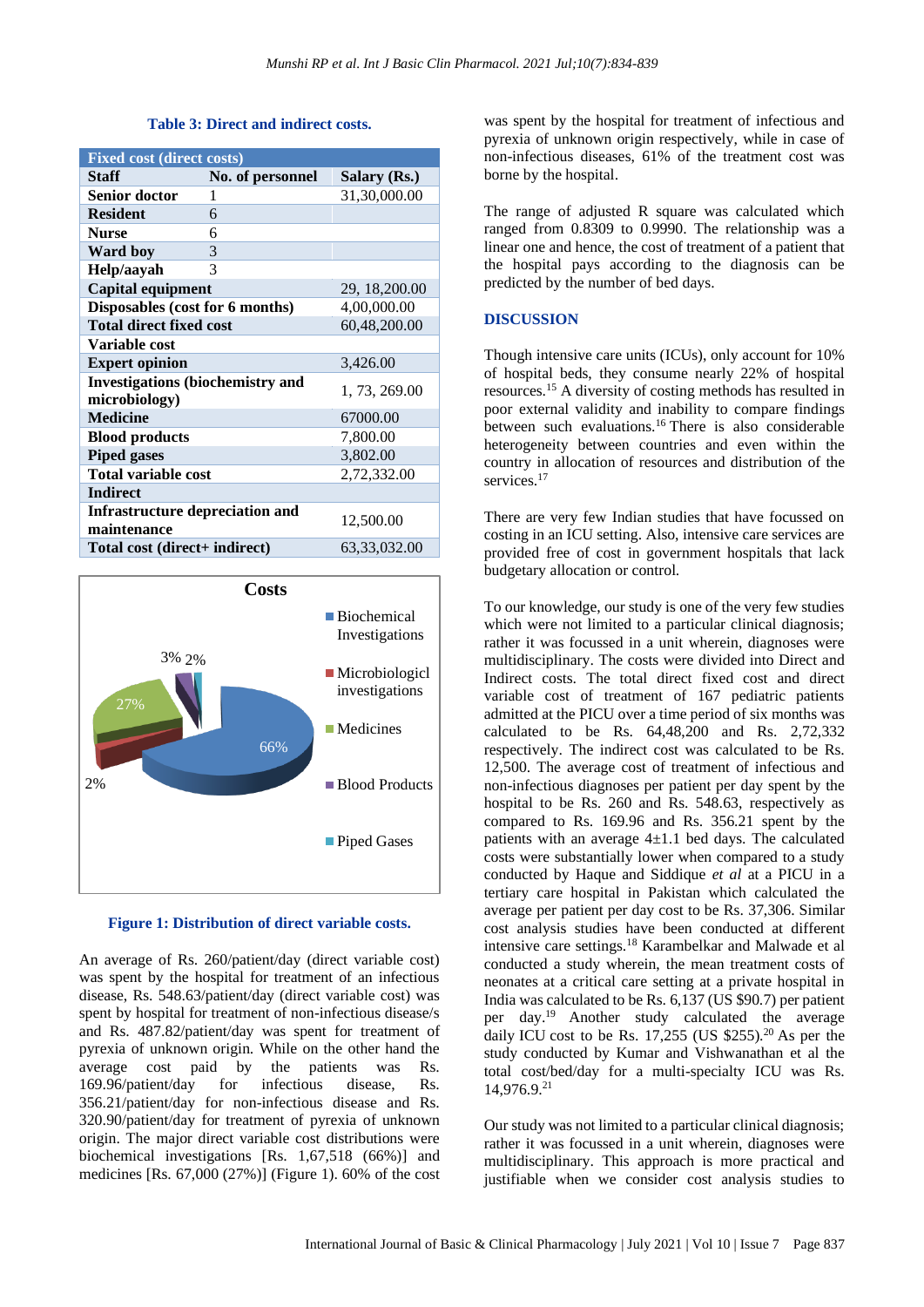improve the allocation of resources and the overall infrastructure of a healthcare setting.

In our study we justified the consideration of both the diagnoses and the number of bed days in analysing costs of patient care at an intensive care unit setting, wherein, 83-99.99 % ( $p<0.05$ ) of the total treatment costs depended on the diagnosis taking the no. of bed days of the patients. Also in a country like India 90% of the healthcare expenses are borne by the patient and almost 40% of the patients treated at private hospitals have to borrow money or sell assets. <sup>22</sup>

## **CONCLUSION**

It is essential for clinicians and administrators to comprehend the enormous resources and the consequent expenses that are involved in commissioning and running an intensive care unit. This study attempts to quantify in financial terms, the expenditure involved in running a paediatric ICU in a tertiary care hospital so as to assist doctors and healthcare decision makers in allocation of resource in a developing country like India.

The limitations of the study were the sample size as well as the number of beds at the intensive care unit. More studies are required to be conducted with a larger sample size and at a larger setting. This would be helpful towards building infrastructure and towards allocation of resources, public sector hospitals can be brought at par with the private ones, thereby, reducing the financial burden of the patients.

#### **ACKNOWLEDGEMENTS**

Authors would like to acknowledge the scientific inputs given by Dr. Santosh Taur and Dr. Sandeep Bavdekar for the study.

*Funding: No funding sources Conflict of interest: None declared Ethical approval: The study was approved by the Institutional Ethics Committee*

#### **REFERENCES**

- 1. Marten R, McIntyre D, Travassos C, Shishkin S, Longde W, Reddy S, Vega J. An assessment of progress towards universal health coverage in Brazil, Russia, India, China, and South Africa (BRICS). Lancet. 2014;384:2164-71.
- 2. Jacobs P, Noseworthy TW. National estimates of intensive care utilization and costs: Canada and the United States. Crit Care Med. 1990;18:1282-6.
- 3. Kramer AA, Higgins TL, Zimmerman JE. Comparing observed and predicted mortality among ICUs using different prognostic systems: Why do performance assessments differ? Crit Care Med. 2015;43:261-9.
- 4. Hart JT. The inverse care law. The Lancet. 1971;297:405-12.
- 5. Shelat PR, Kumbar SK. A retrospective analysis of direct medical cost and cost of drug therapy in hospitalized patients at private hospital in Western India. J Clin Diagn Res. 2015;9:9-12.
- 6. Noseworthy TW, Konopad E, Shustack A, Johnston R, Grace M. Cost accounting of adult intensive care: methods and human and capital inputs. Crit Care Med. 1996;24(7):1168-72.
- 7. Ganai S, Farooq AJ, Haroon R, Mohammed SM, Ahmed T. Study of In-Patient Costing at a Tertiary Care Teaching Hospital of North India. JMSCR. 2016;4(10):13223-31.
- 8. Siedel J, Whiting PC, Edborroke DL. The costs of intensive care. Continuing Education in Anaesthesia, Critical Care and Pain. 2006;6(4):160-3.
- 9. Luc M, Orgeas G. Outcome, functional autonomy, and quality of life of elderly patients with a long-term intensive care unit stay. Critical Care Med. 2000;28(10):3389-95.
- 10. Prinja S, Manchanda N, Mohan P, Gupta G, Sethy G, Sen A, van den Hombergh H, Kumar R. Cost of Neonatal Intensive Care delivered through district level public hospitals in India. Indian Pediatr. 2013;50(9):839-46.
- 11. Karambelkar G, Malwade S, Karambelkar R. Costanalysis of healthcare in a private-sector Neonatal Intensive Care Unit in India. Indian Pediatr. 2016;53(9):793-5.
- 12. Sodhi J, Satpathy S, Sharma DK, Lodha R, Kapil A, Wadhwa N, Gupta SK. Healthcare associated infections in Pediatric Intensive Care Unit of a tertiary care hospital in India: Hospital stay and extra costs. Indian J Med Res. 2016;143(4):502-6.
- 13. Hsu BS, Brazelton TB III. A comparison of costs between medical and surgical patients in an academic Pediatric Intensive Care Unit. WMJ. 2015;114(6):236- 9.
- 14. Publication 946. How to Depreciate Property. 2017. Available at: https://www.irs.gov/publications/p946. Accessed on 05 April 2019.
- 15. Halpern NA, Bettes L, Greenstein R. Federal and nationwide intensive care units and healthcare costs: 1986-1992. Crit Care Med. 1994;22:2001-7.
- 16. Joshipura MK, Shah HS, Patel PR, Divatia PA. Trauma care systems in India - An overview. Indian J Crit Care Med. 2004;7:93-7.
- 17. Riewpaiboon A, Malaroje S, Kongsawatt S. Effect of costing methods on unit cost of hospital medical services. Trop Med Int Health. 2007;12:554-63.
- 18. Haque A, Siddique NR. Cost of Care in a Paediatric Intensive Care Unit of a Tertiary Care Hospital of Pakistan. JPMA. 2015;65:651 .
- 19. Karambelkar G, Malwade S, Karambelkar R. Cost analysis of Healthcare in a Private sector Neonatal Intensive Care Unit in India. Indian Pediatr. 2016;53(9):793-5.
- 20. Peter JV, Thomas K, Jeyaseelan L. Cost of Intensive Care in India. Int J Technol Assess Health Care. 2016;32(4):241-5.